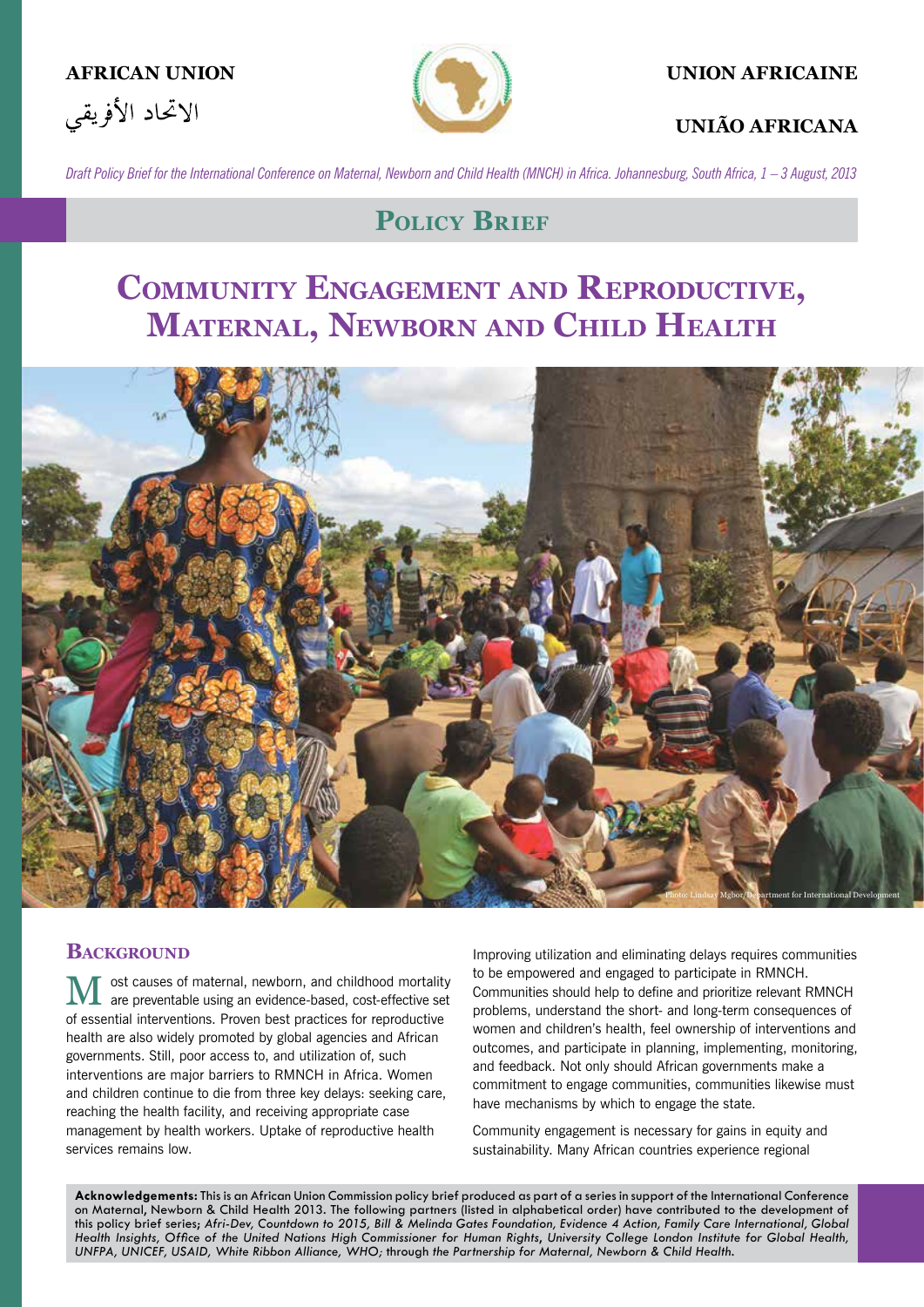disparities in women and children's health. Equity issues are masked when RMNCH data is aggregated at national level, and centralized planning is prioritized. National RMNCH targets may be reached, yet whole regions left behind. Community engagement helps guarantee a country's RMNCH gains are distributed fairly.

Lastly, many RMNCH initiatives in Africa are financed by external sources and carried out within time-bound project cycles. Community engagement is essential to ensure that achievements are sustainable beyond the duration of projects and programs. Community engagement also can illuminate potential grassroots sources of funding and resource mobilization.

#### **CHALLENGES**

- Social conditions and cultural beliefs contribute to a community's sense of engagement in the health of women and children. Changes to attitudes and behaviors are challenging to implement, incentivize, sustain, and measure. RMNCH interventions must target male change agents and other male community members to succeed.
- A strong advocacy climate is critical to engaging local communities, as community organizations are vital stakeholders in defining and demanding appropriate services, as well as ensuring accountability. Outreach and advocacy to community organizations is still under-funded and under-coordinated in many African countries.
- Indirect costs of care-seeking (e.g. transport costs, loss of income, lack of child care) play a major role in the unwillingness of community members to make use of health facilities. These are key areas around which communities can be mobilized to provide support, but such factors are sometimes given less attention than more easily measured facility-based interventions.
- When successful MNCH projects are chosen for scale-up, the technical components of such interventions may be prioritized for scale up over community engagement components.
- Community health workers (CHWs) have sometimes lacked coordination, clearly defined roles and supervisory structures, and incentivization. Their training may be fragmented and infrequent. CHWs represent the "front line" of the health system, and should be critical agents in community mobilization, health promotion, and referral. In some instances, CHWs are not being utilized efficiently.

### **STRATEGIES AND BEST PRACTICES**

- **Involve communities in the identification of RMNCH problems,** as well as in the planning, financing and implementation of solutions. Community systems (e.g. community-built maternity waiting homes, community emergency transport, pooled financing mechanisms for emergencies, community-led construction of health worker housing) are activities that can be funded, built, and administered at grassroots levels, creating a degree of community ownership of women and children's health and a potential for sustainability (e.g. Malawi, Nigeria, Zambia).
- Involve communities in the creation of accountability mechanisms and quality assurance. Community scorecards and other social

auditing mechanisms allow communities to provide feedback to health administrators as to the performance of local health facilities (e.g. Ethiopia, Sierra Leone, Tanzania, Rwanda).

- Utilize community- and facility-based maternal and perinatal death reviews and maternal near miss audits to expose any avoidable factors that contributed to a maternal death. Community engagement in identifying community-level gaps, as well as relevant strategies and responses to address those gaps and stimulate action is critical (e.g. Sierra Leone, Malawi, South Africa).
- **Support women's participatory learning and action groups.** Studies show these groups to be a cost-effective way to improve maternal and neonatal survival in rural, low-resource settings, even when the proportion of pregnant women

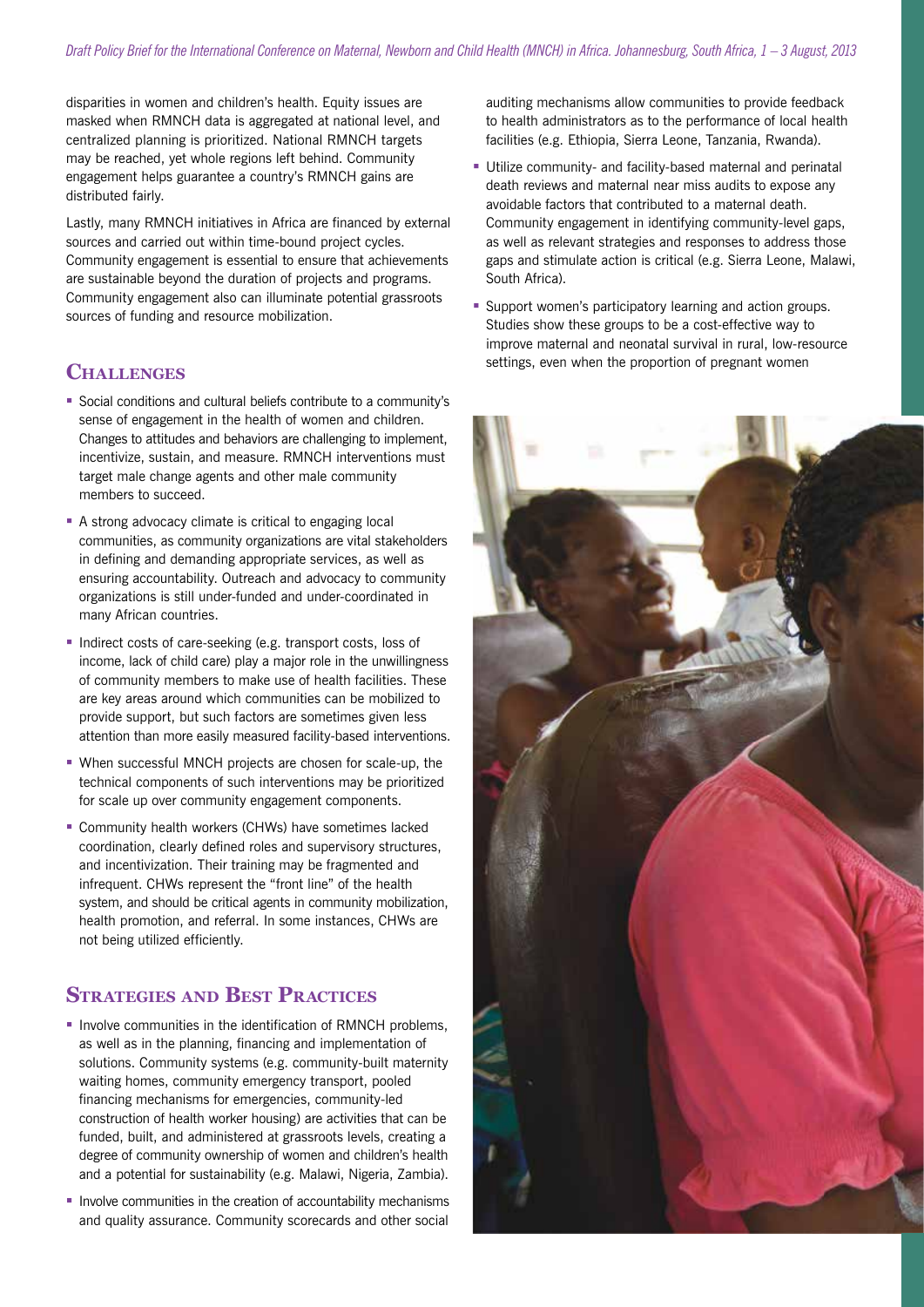participating is only 30 per cent. Interventions can reduce newborn deaths by one third and maternal deaths by 55 per cent, and prevent up to 283,000 neonatal deaths per year. Such groups improve care practices (e.g. hygiene, breastfeeding, bed net use), build social support for mothers, improve decision-making for care seeking, and help women hold health services accountable (e.g. Malawi).

 Leverage new digital technologies to bridge the gap between communities and states. For example, mobile phones, Internet, and social media platforms can be used by citizens to access evidence, hold governments accountable, and carry out RMNCH advocacy. SMS-based alert systems to improve antenatal health visits, phone-based incentivization or information platforms for CHWs, and SMS systems for surveillance and vital event reporting can all improve the flow



of information and resources to/from communities (e.g. Kenya, Nigeria, South Africa, Uganda).

- Focus on change agents, including male change agents. Tap into local leadership networks, existing women's groups, religious institutions, and other forums in which community key opinion leaders congregate (e.g. Egypt, Ghana, Nigeria, South Africa, Zambia).
- Develop, cost, ratify, budget, and implement Roadmaps for Maternal, Newborn and Child Health to ensure strategies for RMNCH advocacy and community engagement are institutionalized at national level. Roadmaps extend Ministry of Health focus beyond facility-level, and guide both government and other stakeholders (e.g. Senegal, Tanzania, Uganda, Zambia).
- **Ensure National Health Policies and Strategic Plans build** community engagement into their mission or vision statement to enable a policy platform from which to justify and develop community-based activities (e.g. Uganda, Zambia).
- Commit to recruiting, training, and retaining quality human resources for RMNCH at the community- and primary-levels (e.g. Malawi, Nigeria, Uganda, Zambia). For example:
	- CHWs can be taught basic case management and recognition of key danger signs in maternal and child health, to boost referral systems and avoid delay in care-seeking.
	- Community-sponsored mother-shelters or maternity waiting homes can provide a place for women near delivery to reside in order to avoid delays in reaching facilities.
	- Health facility workers can be trained in midwifery skills, including a continuous emphasis on respectful care, to encourage facility-based births and avoid delays in receiving care.

These efforts, however, will go to waste, if health workers cannot be retained.

#### **CASE STUDIES: NIGERIA**

The Program for Reviving Routine Immunization in Northern Nigeria-Maternal, Newborn and Child Health (PRRINN-MNCH) is a six-year maternal, newborn, and child health initiative in Northern Nigeria. Originally focused on improving routine immunization uptake, PPRIN now includes demand generation for MNCH services. Political sensitivities in Northern Nigeria previously led to a drop off in service utilization for immunization and facility-based births. Collaboration with the Ministry of Religious Affairs (MoRA) and Islamic scholars helped promote women and children's health services. State ministries include funds for demand-side issues in their budgets, and are active in community engagement activities. Information systems collect information on equity, including gender disaggregated human resources data, to help plan human resources for health. MNCH volunteers are identified by community members and trained in identifying danger signs. Indirect costs of care seeking are addressed through the creation of emergency transportation systems and emergency savings plans. The program has started working on social accountability systems and feedback mechanisms to allow health facility data to flow back to the community. Routine immunization and antenatal clinic visits have improved markedly.